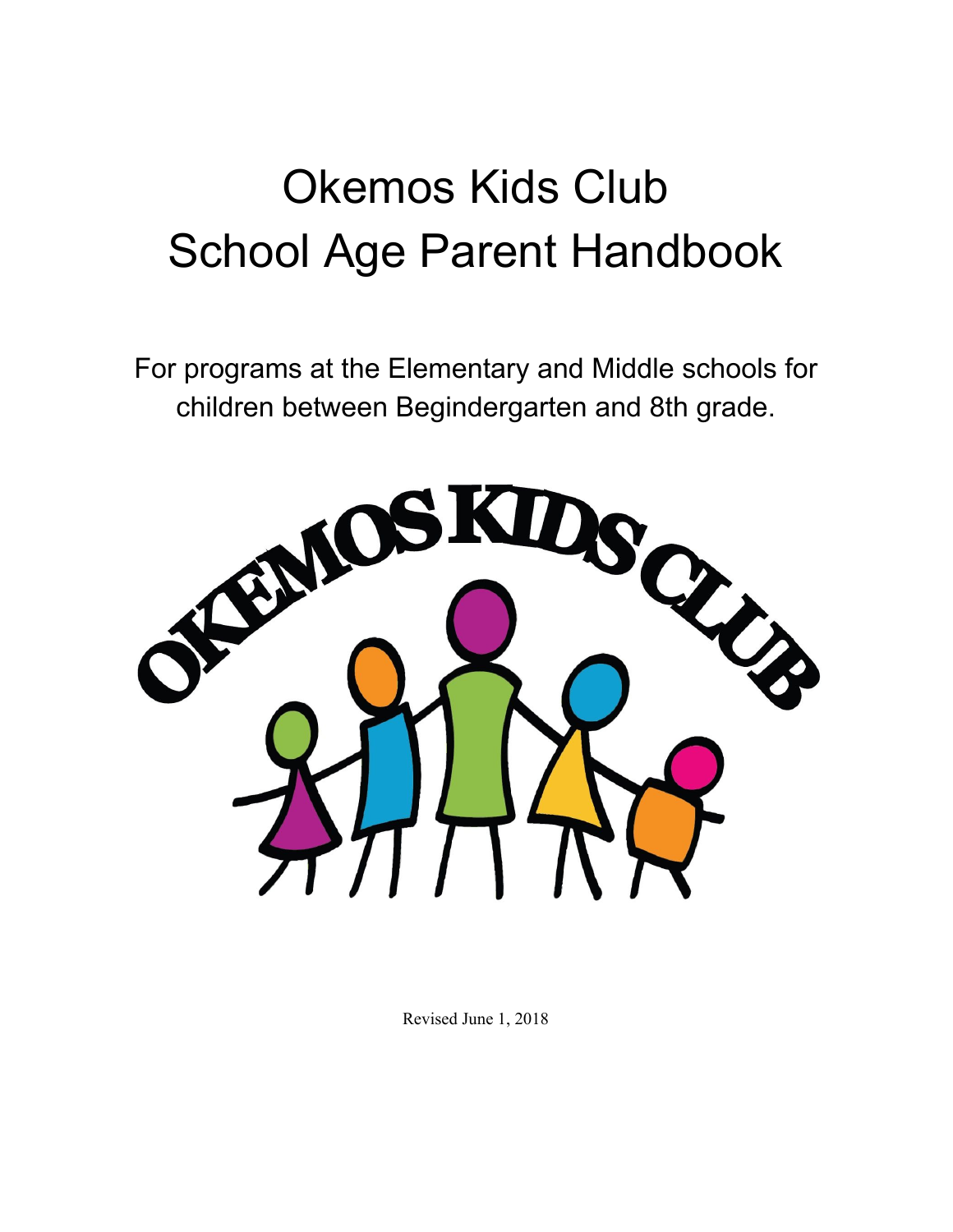**[WELCOME](#page-2-0)** 

PROGRAM [OBJECTIVES](#page-2-1)

[ENROLLMENT](#page-2-2) POLICY

**[REGISTRATION](#page-3-0)** 

**[STAFF](#page-6-0)** 

HOURS AND [HOLIDAYS](#page-6-1)

SAFETY [POLICIES](#page-7-0)

**[CONFIDENTIALITY](#page-7-1)** 

CUSTODY [SITUATIONS](#page-7-2)

CHILD [PROTECTION](#page-8-0) LAW

STAFF/PARENT [COMMUNICATIONS](#page-8-1)

DISCIPLINE [PROCEDURE](#page-8-2)

[GUIDELINES](#page-9-0) FOR SICK CHILDREN

MEDICATION [PROCEDURES](#page-10-0)

[OUTDOOR](#page-11-0) RECESS POLICY

GENERAL [INFORMATION](#page-11-1)

[SCHOOL-AGE](#page-12-0) PROGRAMS

SUMMER [PROGRAM](#page-13-0)

QUESTIONS, CONCERNS & [SUGGESTIONS](#page-14-0)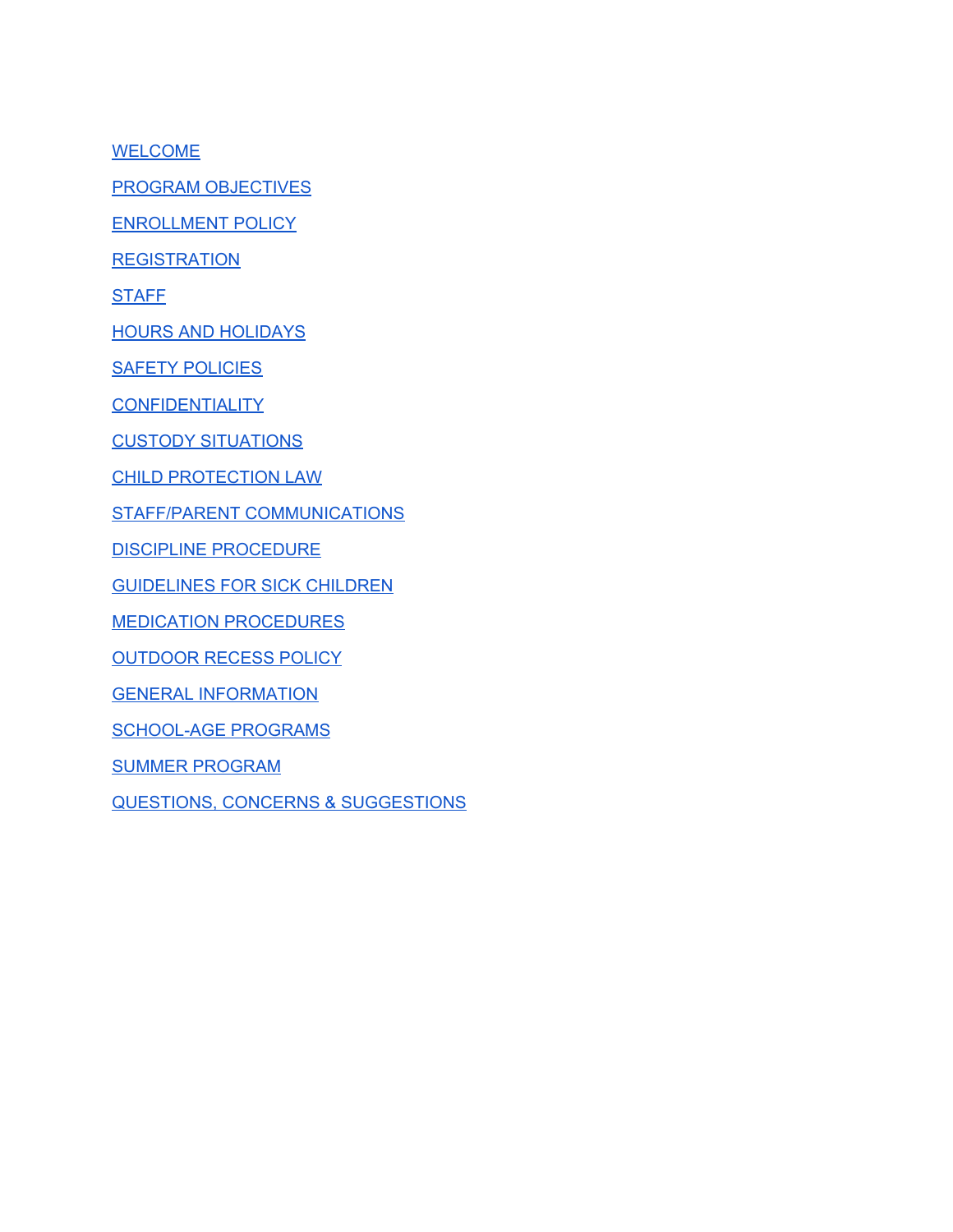## <span id="page-2-0"></span>WELCOME

Welcome to Okemos Kids Club (OKC)! Okemos Kids Club has an excellent reputation for providing outstanding childcare to area families. We have achieved this service orientation because of parental improvement and support of OKC.

The Okemos Kids Club opened in the fall of 1983. The program was created to meet a community need that was identified by parents and school personnel. It was developed and is sponsored by Okemos Community Education in cooperation with school personnel. Current School-Age Kids Club programs include: Elementary Before/After school care at Cornell, Bennett Woods, Central Montessori and Hiawatha; Club Kinawa Before/After held at Kinawa for grades 5th-8th (7th & 8th students walk from Chippewa to Kinawa independently); Break Days; Snow Days and Summer Childcare for children entering Kindergarten-7th grade held at Edgewood Early Childhood Center.

Okemos Kids Club is required by an Okemos School Board directive to be a self-supporting program. It is licensed by the State of Michigan, Department of Licensing and Regulatory Affairs (LARA). There is a licensing notebook that contains inspections, special investigations reports and related corrective action plans available during regular business hours for parents/guardians to view.

This handbook is designed to answer any questions you might have about Kids Club. Please refer to it if you need clarification about any of our policies. If we can provide additional information, we invite you to call the Okemos Community Education Office at 706-5023

We look forward to realizing the potential of our capacity to help children grow together.

## <span id="page-2-1"></span>PROGRAM OBJECTIVES

- To serve as a support system for families within the Okemos School District.
- To provide a safe and nurturing environment for children.
- To plan activities that meet the developmental needs of the "whole" child, social, cultural, emotional, physical, cognitive, and affective.
- To recognize and respect the uniqueness of each child.
- To maintain ongoing communication between Kids Club staff and parents.
- To provide quality child care at a reasonable cost at a convenient location.

## <span id="page-2-2"></span>ENROLLMENT POLICY

Enrollment in Okemos Kids Club (OKC) is non-discriminatory, based upon space availability, and taken on a "first come, first serve" basis. In school-age programs, students may be enrolled for a regular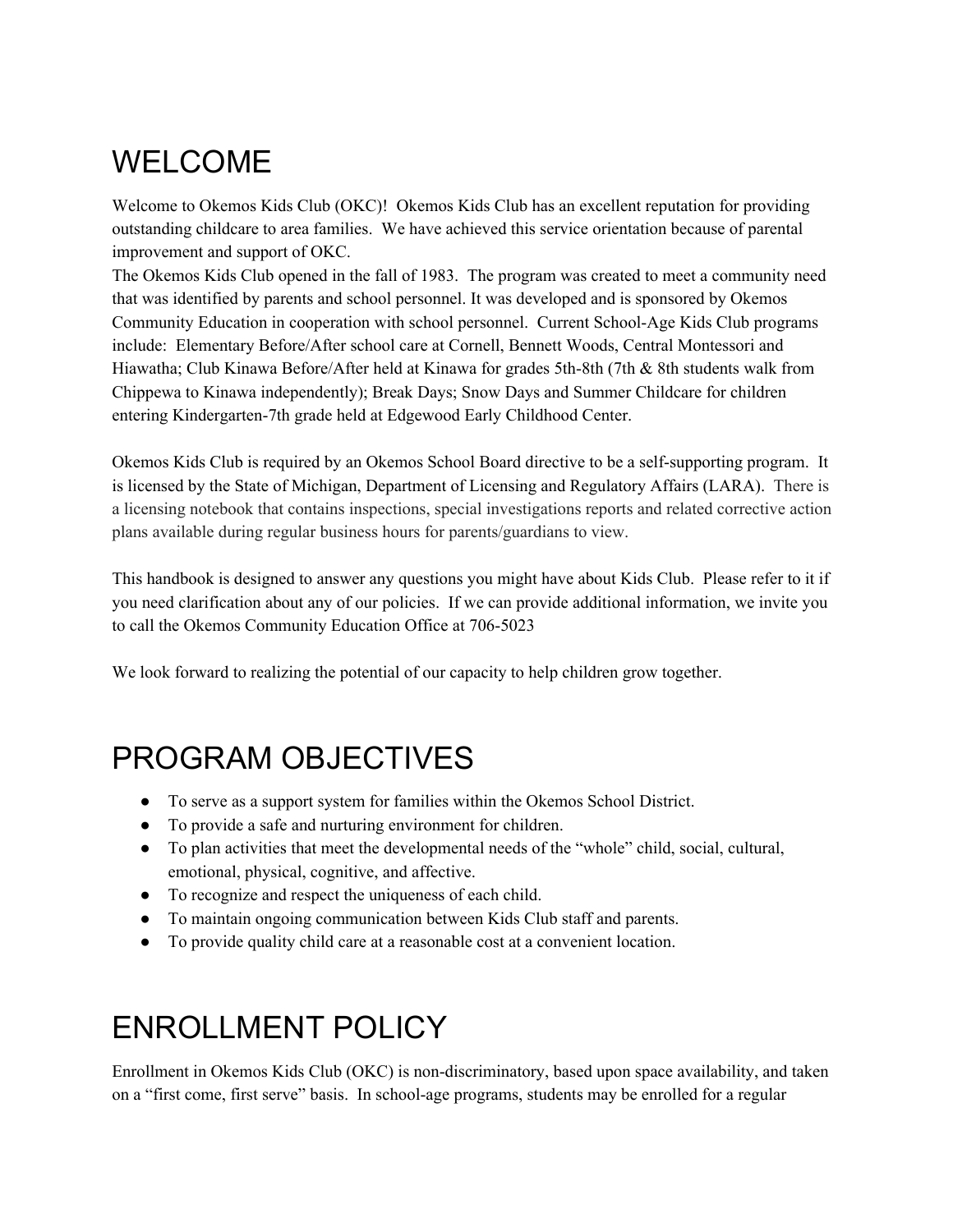schedule, a flexible schedule, on an intermittent schedule using a prepaid punch card, or for half, full, and break days only.

Parents may enroll their child for programs any time during the year with five (5) business days notice, space permitting. For programs beginning the first day of school, a registration deadline will be published on our OKC rate sheet indicating the last day to register for care for the first weeks of school.

## <span id="page-3-0"></span>REGISTRATION

**The following must be completed** *each year* and returned to the Community Education office before a child attends:

- Registration form
- Payment of *non refundable* registration fee
- Emergency/Child Information card (must be complete)
- Statement of Good Health for school age children
- Signed contract
- Registration must be submitted five  $(5)$  business days before attending, space permitted

Registration materials are available at the Community Education office any time throughout the year, as well as online at [http://www.okemosk12.net](http://www.okemosk12.net/); Community Education; Okemos Kids club. In order for OKC to continue to be an active partner and provide the best possible care, parents need to inform OKC staff as soon as possible of any medical or family changes that occur during the year.

**Schedule changes:** A permanent change to a child's schedule must be made in writing to the Community Education office a minimum of five (5) business days prior to the effective date of the change. Schedule changes may be requested via email, or forms are available in the Okemos Kids Club office. No more than two permanent schedule changes permitted per year without incurring fees. A \$25.00 schedule change fee is charged for any schedule changes over two.

**Withdrawal:** A two week written notice is required when a child permanently withdrawals from any OKC program and must be submitted to the Community Education office. Parents are responsible for tuition whether or not the child attends during this time period. Re-enrollment during the same year, space permitting, will require a new registration form and registration fee.

# TUITION AND FEES

#### **Procedures are as follows:**

- 1. Parents select the type and quantity of childcare needed
- 2. A computerized bill is mailed/posted to each family by the 10th of every month
- 3. Advance payment for each month is due by the 25th of the preceding month (example: payment for September is due by August 25th)
- 4. Parents may add additional days provided space is available (with permission of the site director)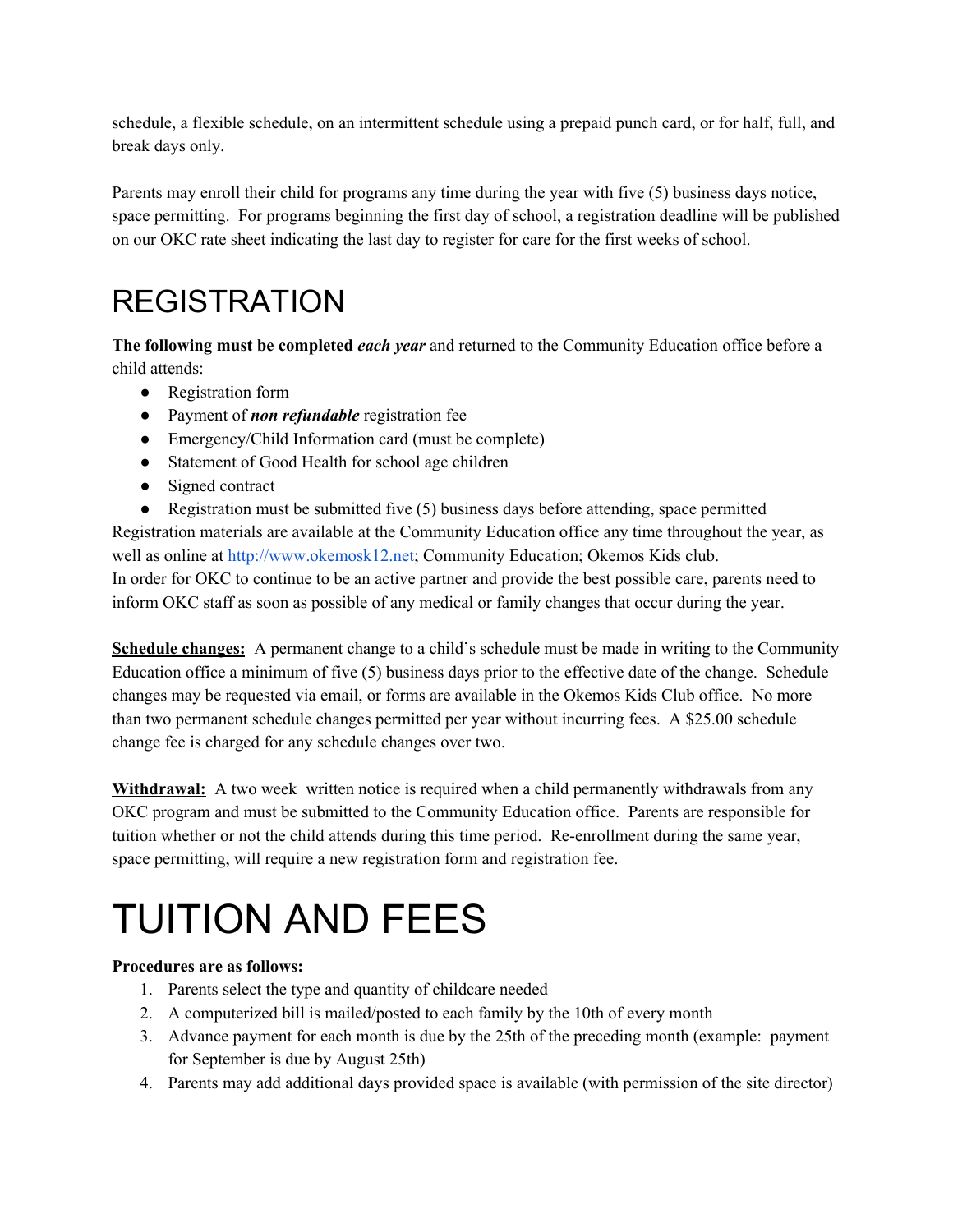**All fees charged are based on enrollment, not attendance.** Parents are charged for the selected schedule regardless of whether the child attends. Families can refer to the Okemos Kids Club calendar for all closed dates.

**Payment:** Payment for childcare services is due to the Okemos Kids Club office by the 25th of the month preceding care. Parents may make their payments by:

- *Auto pay:* Visit our billing site [www.daycareworksfamily.com](http://www.daycareworksfamily.com/) and set up a monthly auto pay. Your card will automatically be charged the outstanding balance on your account on the 25th of each month.
- *Online:* Visit our billing site [www.daycareworks.com](http://www.daycareworksfamily.com/). After obtaining a user ID and password from OKC, credit card payments are accepted.
- *Mail:* Send a check made payable to Okemos Kids Club or credit card number to 1826 Osage Drive, Okemos, MI 48864
- *In-person:* Payments can be brought into the office during regular business hours or put in the drop slot after hours.

**Returned Check:** If a check is returned from the bank, due to insufficient funds or another situation, a \$30.00 fee will be assessed. It is the responsibility of the parent/guardian to bring the amount of the check plus the fee in cash or money order to the Okemos Kids Club office within a week of notification. If a second check is returned due to NSF,it can no longer be accepted from the family.

**Late Payments:** Payments received after the due date of the 25th of the month, will be considered late. The account will be assessed a \$25.00 late fee each time this occurs. If full payment is not received by the last day of the month preceding care your child/children will be dropped from the program. Balances that are 30 days past due will be sent to collections and reported to credit bureau.

**Early Drop Off/Late Pick Up Fee:** Okemos Kids Club staff are ready for children to arrive at 7:00 am (Break days begin at 7:15 am). Time before this is needed for daily planning and preparation. It is understood that a child arriving at the school before the designated starting time will be considered an early drop off and therefore, the family will be charged a fee and the charge will be noted towards the the maximum allowance of Early/Late Occurrences. This is also true for children being picked up after 6:00 pm on regular days and 5:00 pm on Snow Days. For every minute early/late, there will be a charge of **\$1.00 per minute per child**. On the **5th occurrence, the rate will be \$5.00/minute per child**. *After ten occurrences, OKC reserves the right to withhold childcare services.*

**Absence Policy:** Fees are based on enrollment, not attendance. Therefore, parents are responsible for contracted fees even if their child is not in attendance. When enrolling a child and signing up for specific days and times, the parent is reserving the time, space and provisions for the child regardless of attendance.

If a child will not be attending childcare because of an illness or other reason, please notify the childcare staff by telephone.

| <b>Bennett Woods</b> | 517-706-5115 |
|----------------------|--------------|
| Club Kinawa          | 517-706-4715 |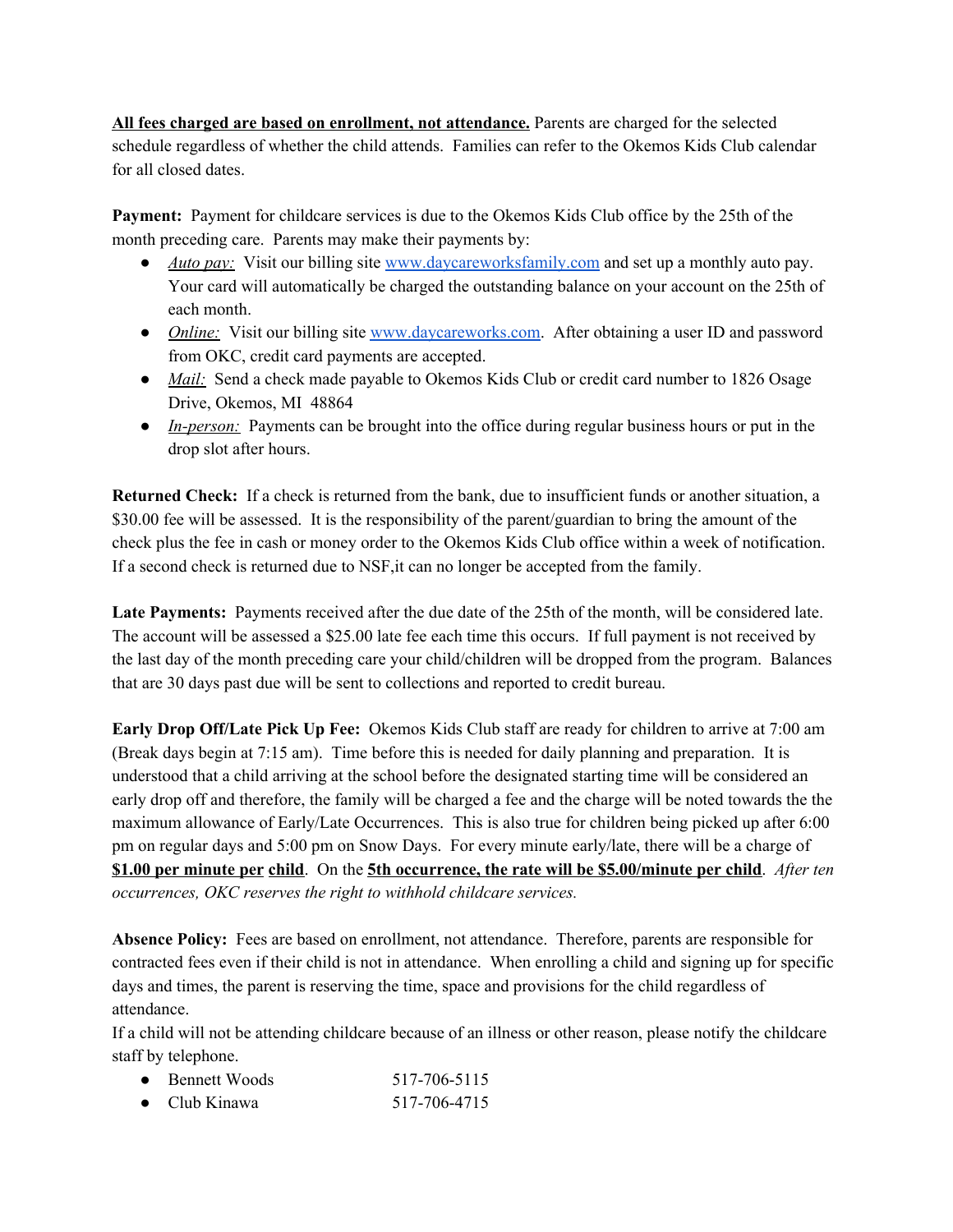| $\bullet$ Cornell    | 517-706-5315 |
|----------------------|--------------|
| • Central Montessori | 517-706-5415 |
| $\bullet$ Hiawatha   | 517-706-4539 |

**School-Age Tuition:** Tuition for school-age children is calculated based on a daily rate, billed monthly, and is dependent on the selected schedule. Options for School-Age students include the following:

- **Regular Schedule:** For parents with a regular and consistent schedule of care whether full or part time
- **Before and After Care Super Saver:** A discounted rate is given to parents who choose to make a SCHOOL-YEAR commitment to all full-time before/after care including all yearly half & full days. If a parent chooses to discontinue the Super Saver option during the year, the discount will be lost and their invoice will reflect an adjustment based on the actual fees for the contracted days. THIS OPTION DOES NOT INCLUDE WINTER, SPRING BREAK CARE DAYS OR EARLY RELEASE ACTIVITIES. (Montessori Super Saver includes all before/after, and Enrichment days.)
- **Flex Schedule:** This option is available for before/after care only. In order for parents to utilize an irregular or flex schedule, they must submit a calendar of at least eight (8) days per program when care is needed by the 5th of the month preceding care. A late calendar fee of \$15.00 will be charged if received after the 5th of the month preceding care. Switching days of care once calendar is submitted will not be allowed. However, parents may add a day of care with the permission of the site director in advance, using a punch card or added day fee.
- **Punch Card:** For parents needing care on an intermittent basis, or less than eight (8) days a month, a punch card can be purchased. Parents can choose between a Before Care or Aftercare punch card. The cards are purchased in advance and are good for 1-10 visits per card, depending on the number purchased. In order to utilize a visit on a punch card, the parent MUST contact the site director a minimum of twenty-four hours in advance (by Friday if needed on Monday) before the child attends. Punch cards are good for the school year in which they are purchased and are non-transferable. Please note: Students needing care on a regular schedule, but less than eight (8) days a month will be charged the punch card price.
- **Half and Full Days:** OKC provides childcare to school-age student *currently enrolled* in OKC for in-service and conference days. These days are in addition to the regular schedule unless the Super Saver option is chosen. A separate registration form for upcoming month's half/full days will be enclosed with the mailed monthly statement. Late registration will be accepted with an additional \$10.00 late fee, see registration form for late registration deadlines, space permitting. Payment must be included for these days and remitted with the regular monthly payment. *Once scheduled, there is no credit or refund for a change or absence.* Full day care is held at Edgewood from 7:15 am-6:00 pm; half days are held at student's school from the time school is dismissed until 6:00 pm.
- **Snow Days:** Snow days are held at Edgewood from 9:00 am-5:00 pm and you must be in an OKC program and be pre-registered for snow days to attend. Once your child is registered we will staff for them to attend and therefore, you will be billed whether your child attends or not. **If a snow emergency is declared or unsafe building conditions are determined, then the school**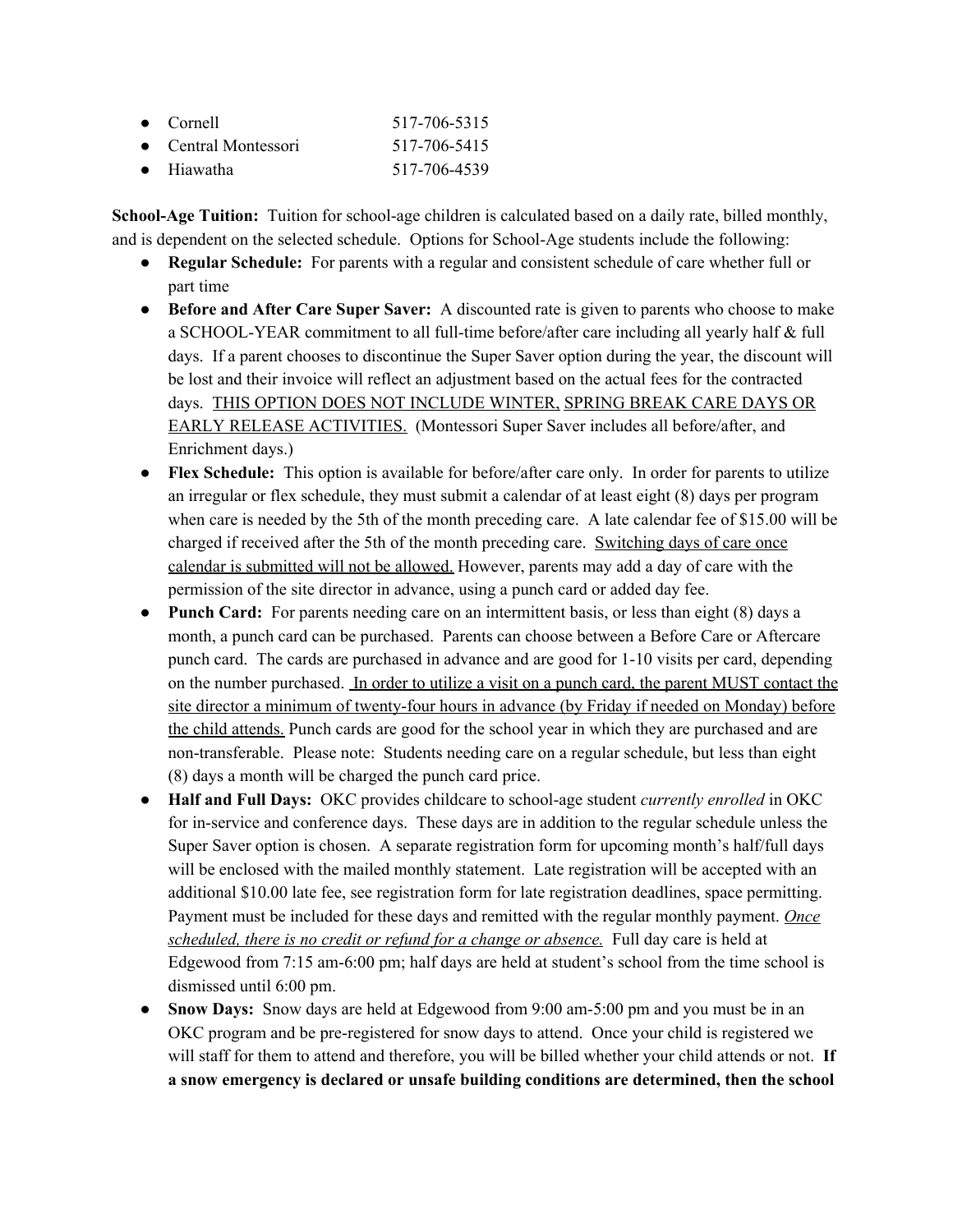**messenger phone call you receive will let you know that childcare is closed. Registrations accepted until the deadline unless classrooms has reached capacity.**

● **Winter/Spring/Summer Breaks:** Additional childcare is available for registered school age students during extended school breaks. Breaks are not included in the regular schedule and must be contracted for separately. Registration and prepayment are required for each break. Registration forms will be made available at the childcare site and the Okemos Kids club office. Late registration will be accepted with an additional \$10.00 late fee, see registration form for lad deadlines, space permitted. Payment must be included for these days and remitted with the regular monthly payment.ate **There are no credits or refunds for a change or absence during the breaks**. All school age break days are held at the Edgewood Early Childhood Center from 7:15 am-6:00 pm, parents provide a lunch. Registrations accepted until the deadline unless the classroom has reached capacity.

**Receipts and Tax Deductions:** Check stubs and monthly statements may be used as receipts. However, OKC provides tax statements each January for the previous year to parents with children enrolled in the program.

### <span id="page-6-0"></span>**STAFF**

Okemos Kids Club is under the direction of the Community Education Coordinator. Day-to-day operations are the responsibility of site Directors trained in child development or related fields, and are CPR/Basic First Aid trained. The staffs consist of qualified caregivers skilled in assessing children's developmental needs and are resourceful in providing stimulating experiences. All staff are required to complete 16 professional development hours each year.

#### **Staff Ratios:**

|                          | окс                    | <b>State</b>                                                                                 |
|--------------------------|------------------------|----------------------------------------------------------------------------------------------|
| <b>Before/After Care</b> | 1 adult to 15 children | 1 adult to 18 children                                                                       |
| <b>Summer School-age</b> | 1 adult to 15 children | 1 adult to 18 children                                                                       |
|                          |                        | **OKC works hard to maintain the 1:15 ratio but reserves the right to use state guidelines** |

### <span id="page-6-1"></span>HOURS AND HOLIDAYS

Okemos Kids Club hours of operation are 7:00 am-6:00 pm. Break Day hours of operation at Edgewood 7:15 am-6:00 pm. Snow Day hours of operation at Edgewood 9:00 am-5:00 pm

#### **All program sites will be closed:**

Friday before Labor Day & Labor Day Thanksgiving and the Friday following Thanksgiving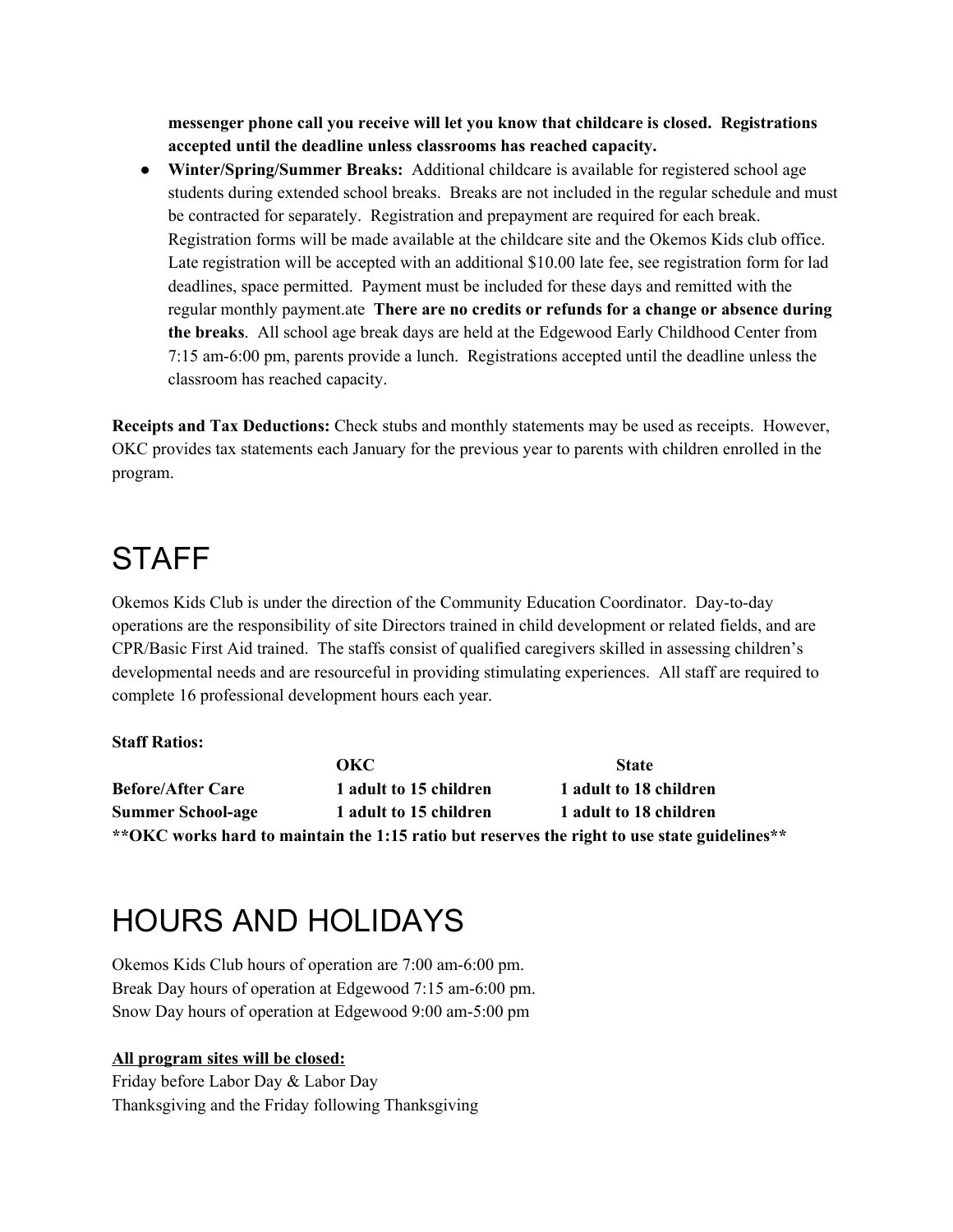Christmas Eve & Christmas Day New Year's Eve & New Year's Day Winter Break Days to be determined each year Martin Luther King Day President's Day Memorial Day Pre-summer "Changeover Day" varies with yearly school calendar, mid-June Post-summer "Changeover Week" varies with yearly school calendar, mid-August

### <span id="page-7-0"></span>SAFETY POLICIES

#### **Sign In/Sign Out**

Parents or a guardian over the age of eighteen (18) are required to accompany their child into Kids Club each morning and sign in with a time of arrival and initials.

At the end of the day, parents are required to sign out their child with a time of departure and initials. **Children will only be released to parents or persons listed on the emergency card.** A written statement of parental consent is required to alter standard pick up arrangements. When necessary, a director may be able to allow a change in this procedure by accepting a phone call from a parent. An identification check will be done on persons unknown to staff when picking up a child.

## <span id="page-7-1"></span>**CONFIDENTIALITY**

The Okemos Kids Club staff respect the privacy of children, families, and colleagues. All information and documentation necessary for enrollment will be shared with lead teacher and registrar. Maintaining confidentiality also includes refraining from sharing any information regarding a child, including but not limited to all child/family information, records, private conversations with a parent, or developmental information. The Lead teacher may discuss confidential information with other OKC staff as needed to fulfill their job responsibilities. Employees should never discuss confidential information with anyone other than employees of OKC. Confidential information should not be removed by any employee unless approved by the site or Child Care Coordinator.

### <span id="page-7-2"></span>CUSTODY SITUATIONS

The custodial parent/guardian must be the person to fill out the registration and emergency information. In cases where the non-custodial parent is not allowed to have contact with the child, OKC will need a copy of the divorce decree or restraining order. Kids Club must be notified of any changes in custodial arrangements in writing. Parents or guardians who enroll their children will be responsible for the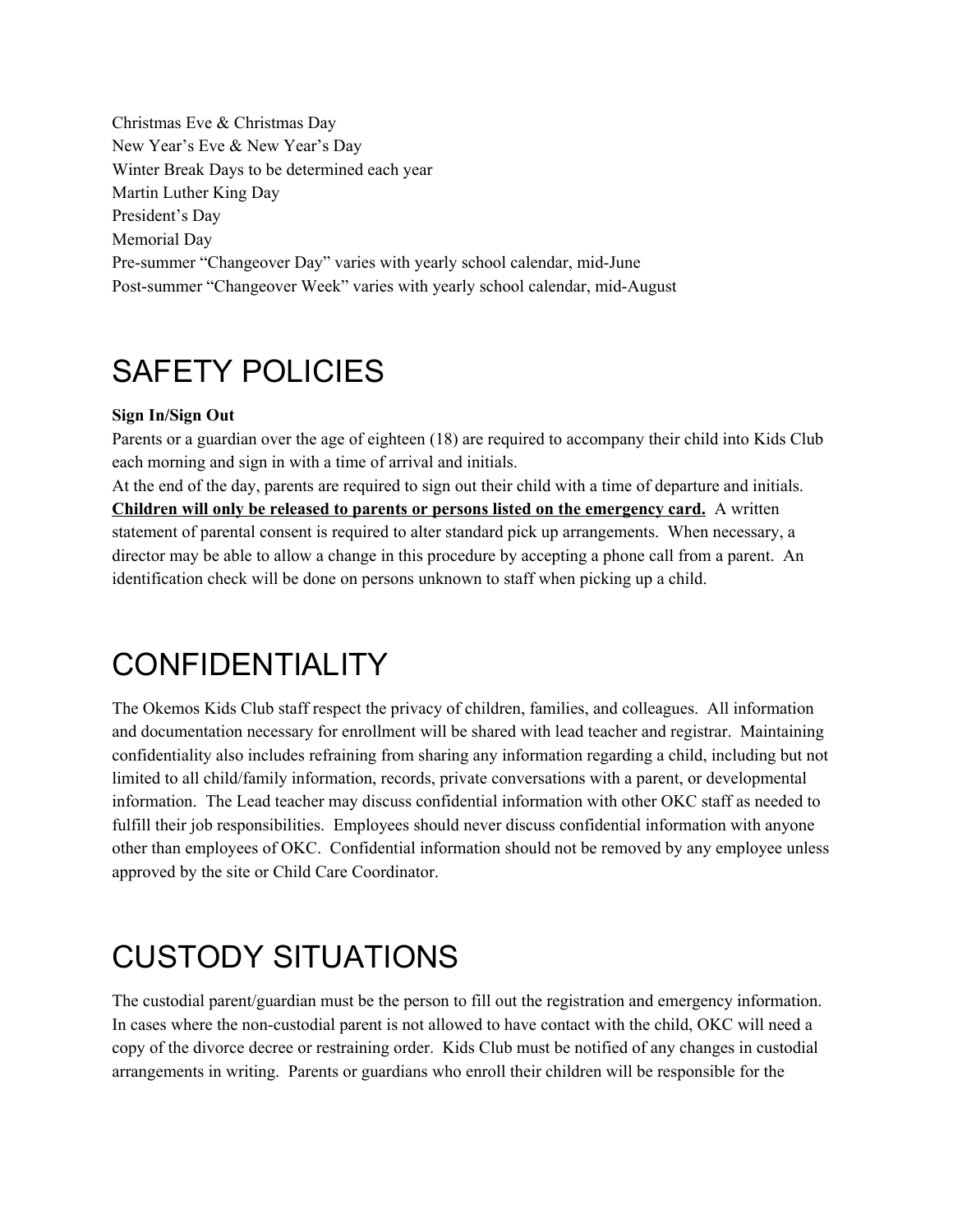payments unless previous arrangements have been made with the Okemos Kids Club administrative staff. The custodial parent will be notified in all cases requiring parental contact.

# <span id="page-8-0"></span>CHILD PROTECTION LAW

The Child Protection Law of Michigan mandates OKC to report to Child Protective Services any "suspected case of abuse, neglect, child sexual abuse or sexual exploitation." It is the decision of Child Protective Services whether to begin an investigation. Please contact the Okemos Kids Club office at Community Education if there are any questions.

# <span id="page-8-1"></span>STAFF/PARENT COMMUNICATIONS

**Parent Information:** Each program has a specific place for information such as newsletter, injury reports, notes, and other important information relating to the program and students. It is important to check this location daily. This will keep you updated on upcoming in-service days, field trips, daily plans, and snack menus. Also posted will be staff names, pictures and work schedules. In an effort to communicate more effectively with parents Directors, will utilize e-mail with those parents who provide an e-mail address for this purpose.

## <span id="page-8-2"></span>DISCIPLINE PROCEDURE

Okemos Kids Club views discipline as a means of encouraging self-control, self-direction, and self-esteem rather than punishment for unacceptable behavior. Therefore, at OKC we provide discipline in the form of positive guidance. Children are guided toward self-discipline through skilled techniques that include:

- Setting clear and specific expectations, both verbal and through posting of school rules
- Redirecting potential problems by offering appropriate choices
- Enforcing limits with related consequences
- Helping children problem solve their disputes

In instances where a child is having difficulties that could cause harm to self or to others, the OKC staff will (as much as staffing allows) remove that child from the group and help resolve the difficulties privately. The aim is always to protect a child's ego and encourage the growth of positive self-esteem. A parent may be called to come and get the child if they are not able to regain control.

The above approach is successful in handling discipline behavior in most children. Every effort will be made to modify inappropriate behavior by following these positive guidance techniques, and also through parent communication and involvement. However, these methods may be ineffective. If this is the case, it may become necessary to place the child on an individual Progressive Discipline Plan, which may include suspension or dismissal from Kids Club.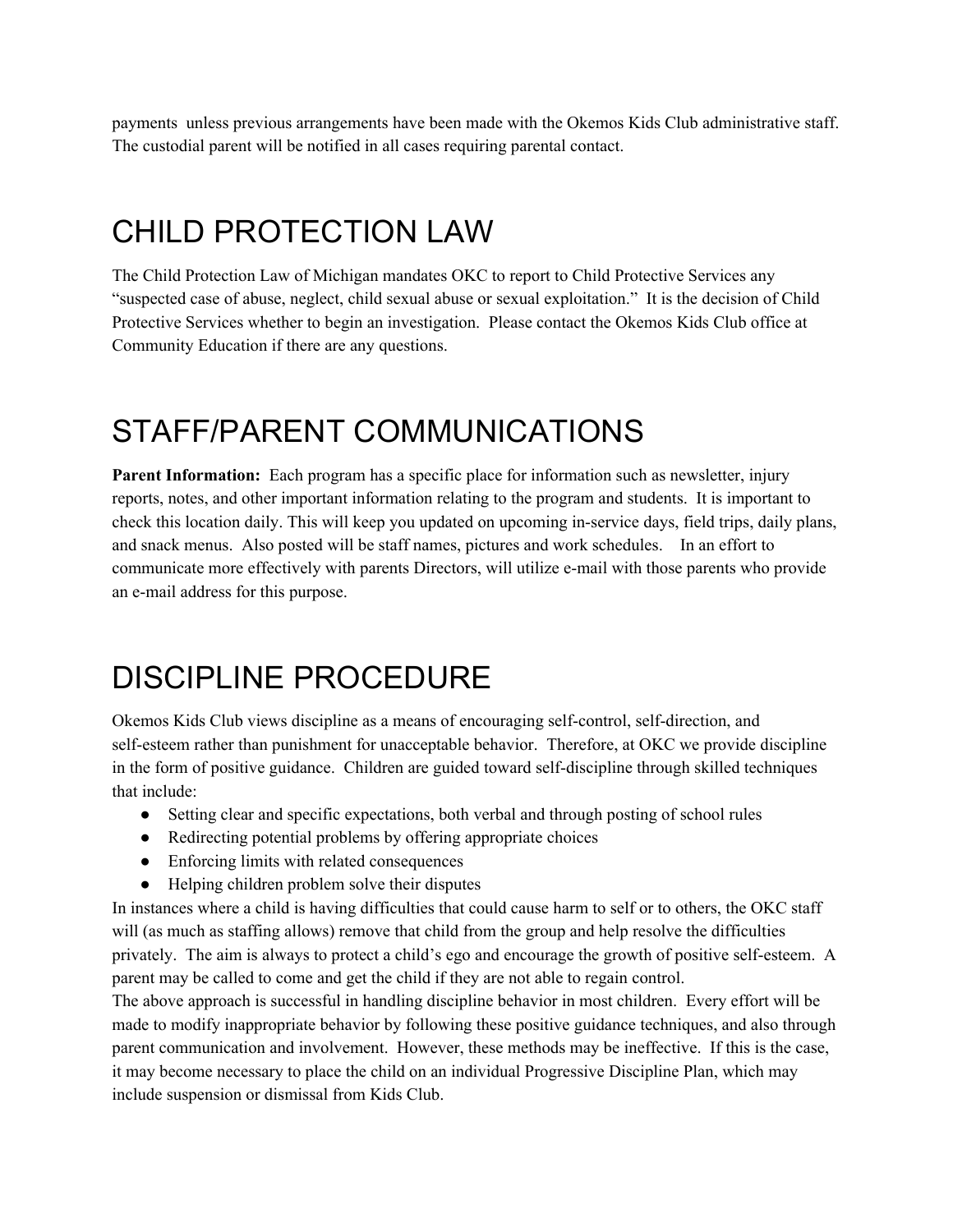**Progressive Discipline Policy:** All children in attendance are entitled to a pleasant and harmonious environment at the Kids Club program. The program cannot serve children who display chronically disruptive behavior. Chronically disruptive behavior is defined as verbal or physical activity that may include, but is not limited to: behavior that requires constant attention from the staff, behavior that abuses the staff and ignores or disobeys the rules that guide behavior. If a child cannot adjust to the program setting and behave appropriately, the child may be dismissed.

Every effort will be made to help children adjust to the Kids Club setting. Disruptive behavior will be dealt with according to the following **Progressive Discipline Plan:**

- Step One –Warning: The child will be given a verbal warning, specifically stating the inappropriate behavior. Depending on the age of the child (i.e., elementary or middle school), the child will be asked to state a more appropriate behavior.
- Step Two -2nd Warning: The child will be reminded of what are inappropriate/appropriate behaviors. A natural or logical consequence will be given if misbehavior occurs again. Parents will be made aware of the situation and actions taken by staff. Staff member will write out the incident report and place in file located at school.
- Step Three: The child will receive the logical consequence as described in step two. Parent communication will take place along with a written statement describing incident and a reminder of the discipline policy for school age children. The letter will be sent to parents and Community Education Coordinator Coordinator.
- Step Four: Parents may be asked to come and pick up their child from care. A letter is sent home to parents and to the Coordinator.
- Step Five: Kids Club privileges are suspended (length of time to be decided by the (Coordinator and site director). Permanent dismissal from Kids Club shall take place if the behavior continues upon reinstatement from suspension.

Note: Students may be immediately suspended or removed from a program if the behavior warrants immediate actions.

### <span id="page-9-0"></span>GUIDELINES FOR SICK CHILDREN

#### **Children may return to school after being sick when:**

- Fever is under 100 degrees for 24 hours without fever reducing medication
- It has been 24 hours since last episode of vomiting and/or diarrhea
- Child has been on antibiotic for 24 hours (when necessary)
- Rash has subsided or physician has determined rash is not contagious (written note required)
- Eyes are no longer discharging, or the condition has been treated for 24 hours
- The child is no longer contagious and is feeling well enough to participate comfortably in usual daily activities (we cannot keep children inside due to illness)
- Twenty-four hours after the hair has been treated for head lice and ALL nits have been removed.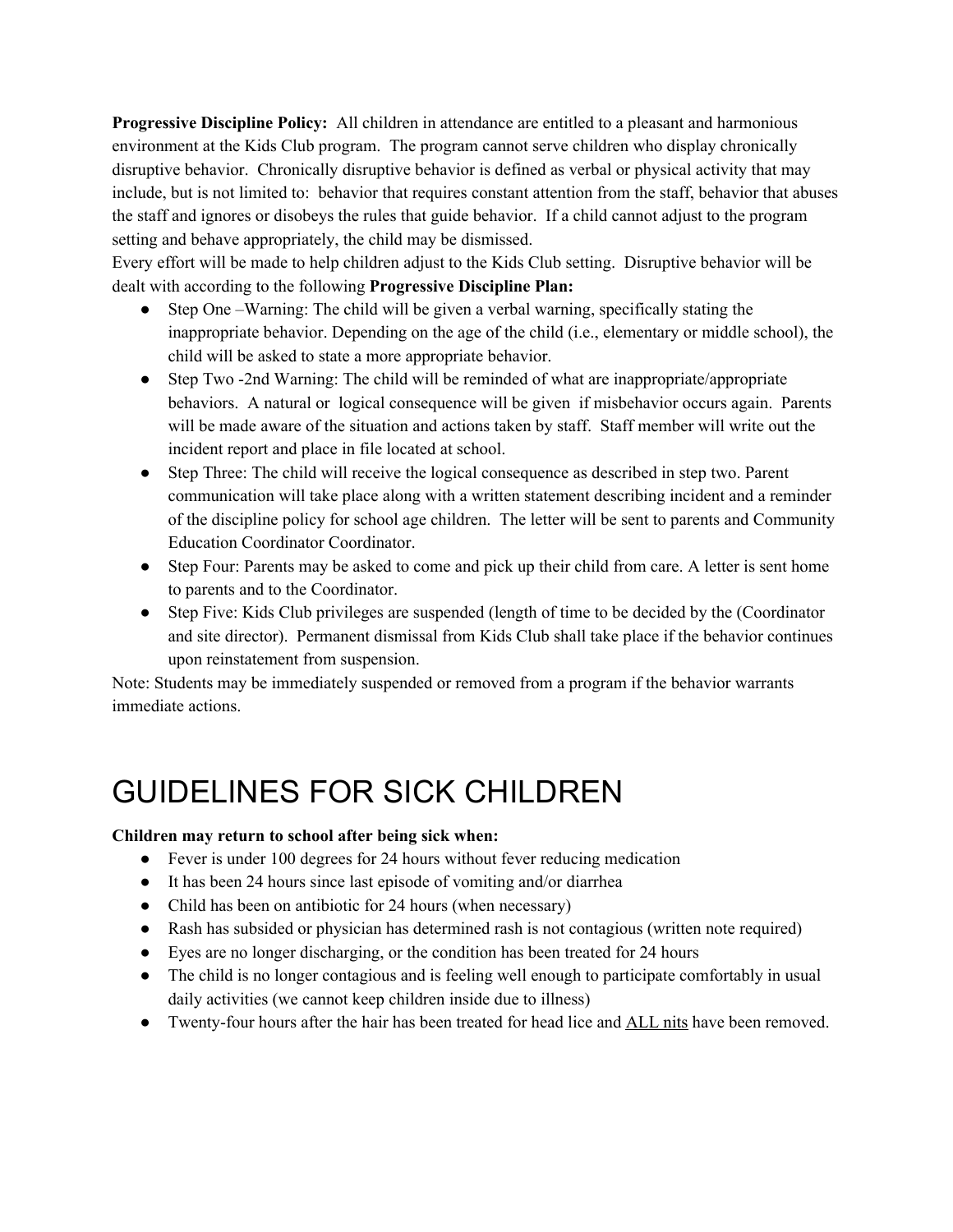#### **NOTIFICATION OF ILLNESS**

If a child is ill and will not be attending childcare, notify child care staff by telephone at their site. If the staff at the childcare site cannot be reached, please leave a message on the voicemail.

#### **ILLNESS DURING CHILDCARE**

OKC staff will notify parents by phone of symptoms of illness (i.e. headache, fever, vomiting). If parents cannot be reached within a reasonable amount of time, the staff will call the person designated for emergency notification. Parents or their emergency contact will be expected to pick up the child if the director decides the child is too ill to remain at the site.

#### **MINOR INCIDENT LOG**

A "minor incident" log is available at each school age site. This log is located next to the sign-in sheet. Any minor injuries that may have occurred will be noted in this log. It is the responsibility of the parents to check this log for information concerning their child.

#### **INJURY/SEVERE ILLNESS**

In case of severe accidental injury or illness, the site will make an immediate assessment, administer basic first aid and/or obtain emergency medical treatment in the child's best interest. Once this has been done, parents will be notified about the injury/illness and what steps have been taken. Until the parent or ambulance arrives, the director or supervisor will be in charge and make all decisions concerning care for the child. It must be documented, in writing, if a parent does not want the OKC staff to follow these procedures. A written injury/illness report will be completed for all situations, and the parent will be given a copy. All cuts, scrapes and abrasions will be cleaned with water only and a bandage applied if needed. Medicated creams will not be applied unless supplied by a parent and a medication form has been completed.

#### **Emergency Care:**

Parents will be contacted in the event a child is injured and requires emergency care. If parents are unavailable, persons shown on the emergency card will be notified. In the event none of the above can be reached and it is an extreme situation, the child will be taken to the hospital via ambulance.

### <span id="page-10-0"></span>MEDICATION PROCEDURES

The following procedures will be used when dispensing medication to a child:

- The Department of Licensing & Regulatory Affairs and Okemos School Board Policy requires a physician AND parent to complete a medication form before staff can administer prescription medication
- A written record of dosage and time of day will be kept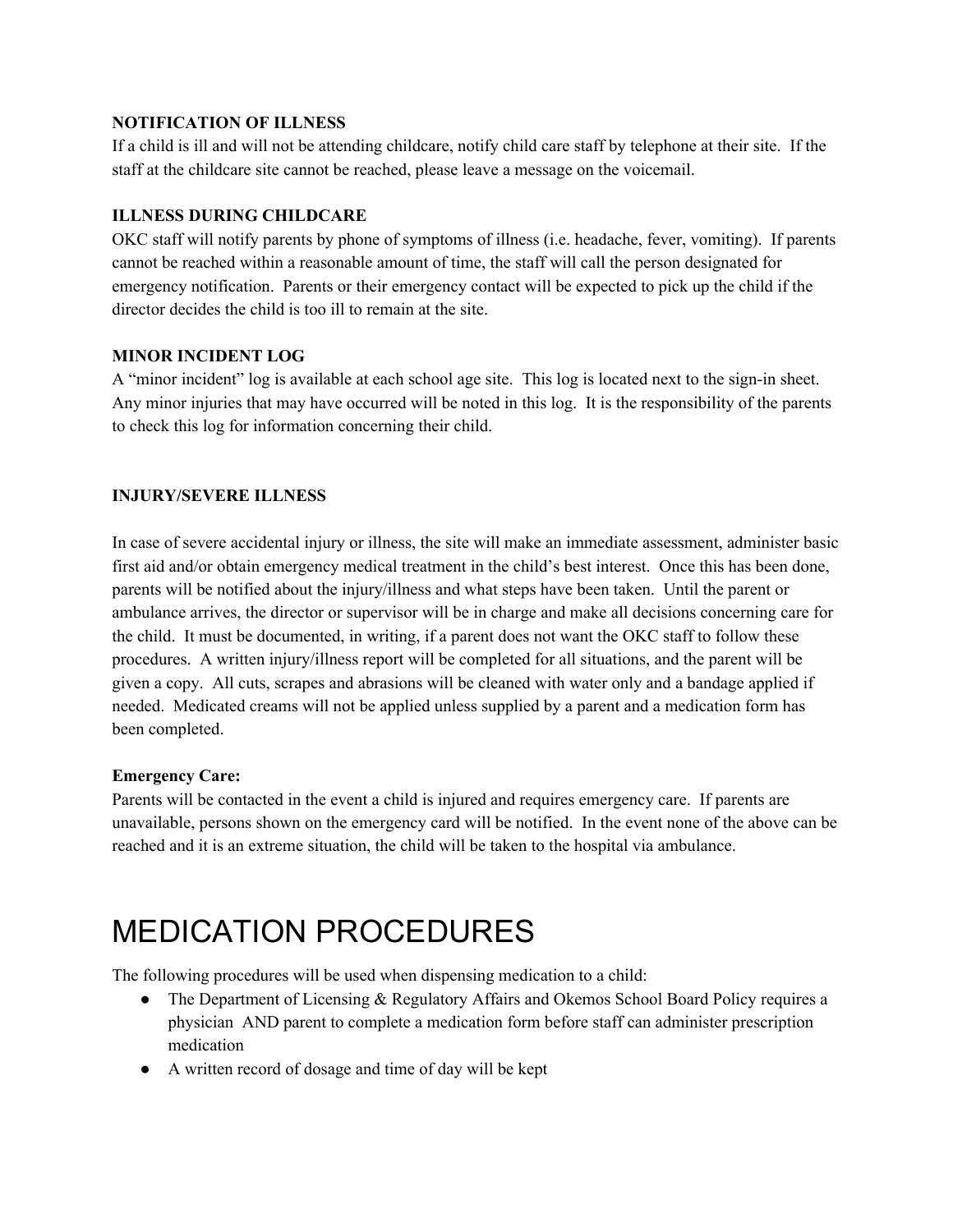- Non-prescription medication, including but not limited to sunscreen, bug spray, and Tylenol will be administered only with parents' written approval.
- All medication must be in its original container
- All prescription medication must include the child's name, dosage, and directions for dispensing.
- A designated staff member will administer all medication with an adult witness present
- Staff will not transport medication from site to site

**Allergies:** Parent/Guardians should list all child allergies on the child's emergency card. A list of these allergies will be compiled and posted in a prominent place for all staff members to view.

### <span id="page-11-0"></span>OUTDOOR RECESS POLICY

It is the policy of OKC that if a child is healthy enough to attend our programs, he/she is healthy enough to go outside. We must maintain our adult to child ratio and are not able to accommodate children remaining inside the building while the rest of the group is outside.

Generally, OKC follows school decisions regarding the cancellation of recess. In the instance of inclement weather, children will not participate in outside play.

## <span id="page-11-1"></span>GENERAL INFORMATION

**Inclement Weather Days:** If the Okemos Public Schools are closed due to inclement weather (i.e. snow days) **pre-registered school age children** can receive care at Edgewood Early Childhood Center from 9:00 am-5:00 pm. PLEASE DO NOT DROP OFF YOUR CHILD AND LEAVE BEFORE THE PROGRAM OPENS. In the event of extreme weather we reserve the right to close the Edgewood Early Childhood Center. In the event of a DELAYED OPENING, Kids Club sites will be open at their regular times. There are no refunds for inclement weather days.

**Emergency Closing:** In case of an emergency school closing during the day because of mechanical failure, severe weather or other unforeseen incidents, Kids Club will also close. It is the parent's responsibility to pick up their child in a timely manner, or arrange an alternate plan and promptly notify the site director. There are no refunds for emergency closings.

**Pesticide Notice:** It is the practice of Okemos Public Schools to use a "NO SPRAY" guideline for the use of pesticides in any area where children or staff is present. In certain emergencies, pesticides may have to be used. *The Michigan Department of Agriculture requires the following notice: Parents and* guardians of children attending school are to be notified by the school administrators of the right to be *informed prior to any application of a pesticide at their school.* If a parent requests a form, they can obtain one from the program director.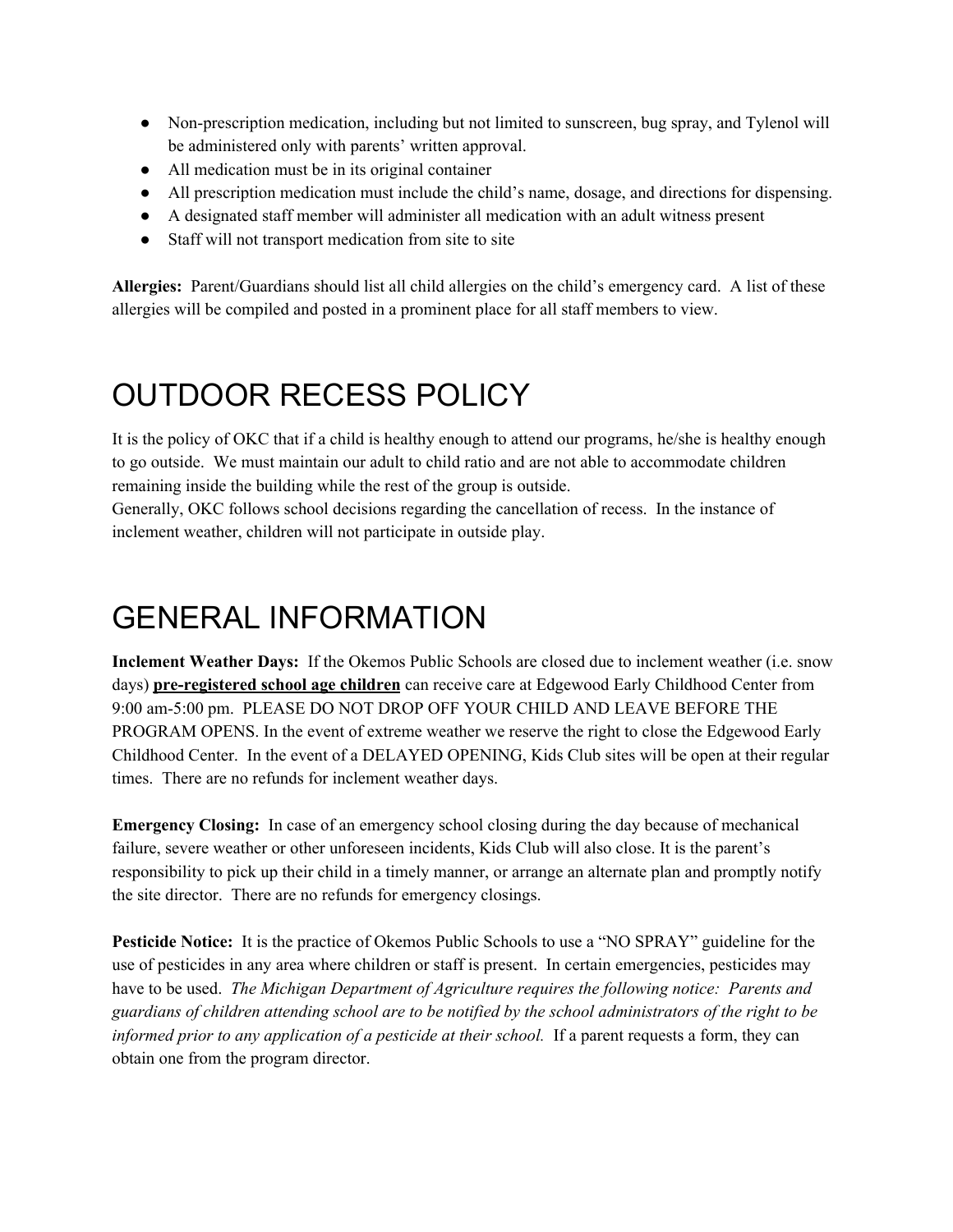**Field Trips:** Information regarding a field trip will be posted and/or sent home prior to the scheduled date of the trip. Please be aware that all children registered for care on the field trip days will be attending the field trip. Due to staffing, OKC is not able to accommodate any children staying behind with another group. Okemos Public Schools provides transportation using the district's school buses.

**Personal Belongings:** Children should be dressed appropriately for inside and outside activities. All clothing items should be labeled with your child's name to help avoid mix-ups. Kids Club cannot be responsible for lost items, please leave valuable items at home. **Electronics are not allowed unless it is a scheduled activity and OKC is not responsible for broken or lost items.**

#### **Damages:**

Toys, games and other equipment get more than the normal amount of use at Kids Club. The OKC staff models appropriate ways of using these materials and equipment and request that all children also respect our supplies. In the event that a child purposefully destroys toys or equipment, Kids Club may request replacement of the equipment or toy.

**Snack and Lunch Policy:** Afternoon snacks are provided to students enrolled in Aftercare and Club Kinawa programs. On Break and Summer Days an A.M. and P.M. snack is provided to students enrolled by OKC. Lunch needs to be provided by parents on all Break and Summer Days (microwave not available).

### <span id="page-12-0"></span>SCHOOL-AGE PROGRAMS

Elementary childcare is an enrichment program providing activities planned by professional staff to include recreation, arts and crafts, games, books, music and time for homework, along with "free time" to enjoy with friends.

**\*\*Please label all personal items with child's name\*\***

| <b>Before/After Elementary School Care</b> |                |                |  |
|--------------------------------------------|----------------|----------------|--|
| <b>Monday-Friday</b>                       | <b>Before:</b> | $7:00-8:50$ AM |  |
|                                            | After:         | $3:50-6:00$ PM |  |
|                                            |                |                |  |

**Located at each Okemos Elementary School**

|               |                | Before/After Middle School (Club Kinawa): Students grades 5th-8th |
|---------------|----------------|-------------------------------------------------------------------|
| Monday-Friday | <b>Before:</b> | 7:00-8:45 AM (Kinawa)                                             |
|               | <b>Before:</b> | $7:00-8:00$ AM (Chippewa)                                         |
|               | After:         | 3:35-6:00 PM (Kinawa)                                             |
|               | After:         | $2:50-6:00 \text{ PM}$ (Chippewa)                                 |
|               | .              |                                                                   |

**Note: 7th & 8th grade students walk to and from Club Kinawa to Chippewa.**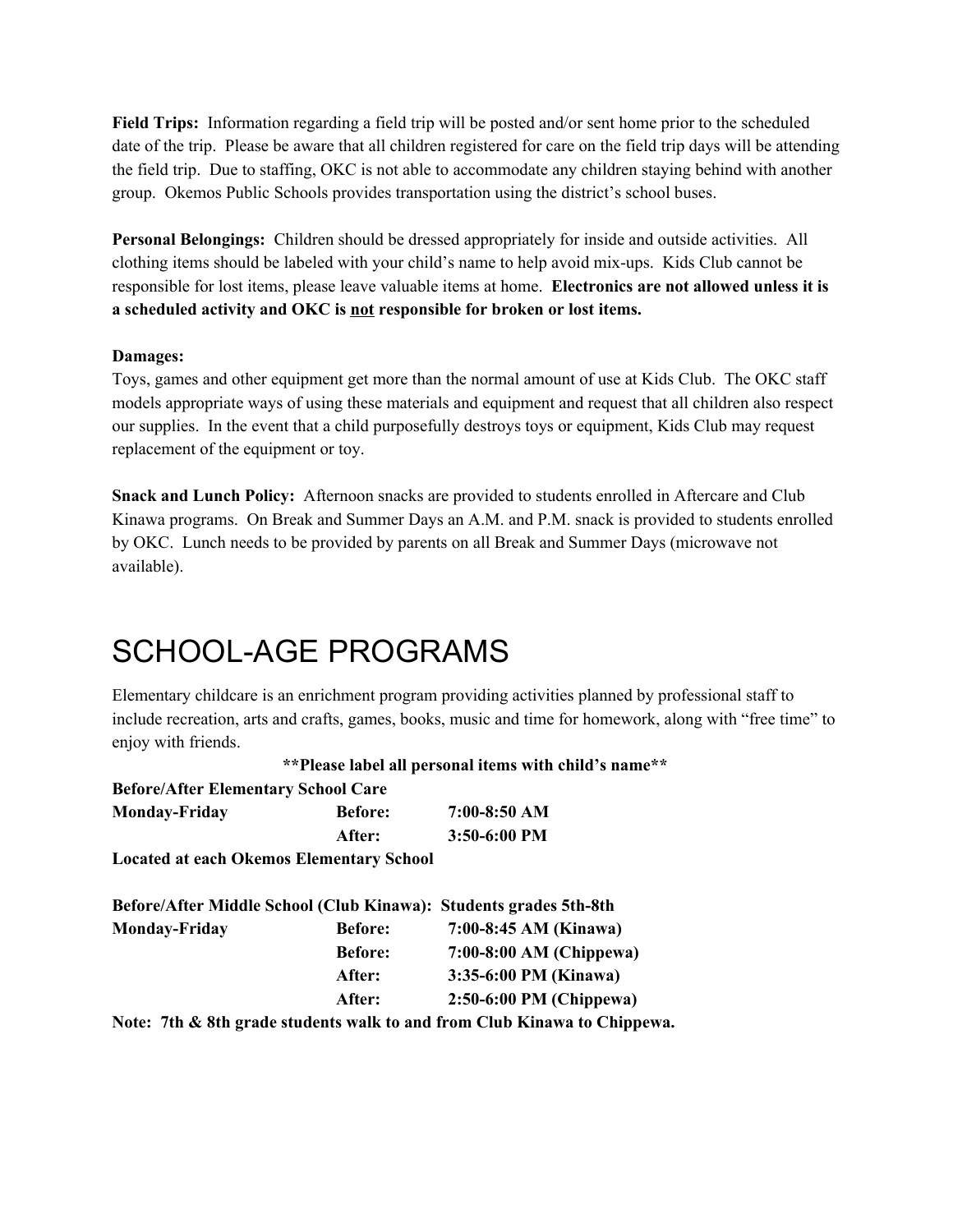**Break Care & Summer Care Monday-Friday Full Day: 7:15 AM-6:00 PM Located at Edgewood Early Childhood Center (parents provide lunch) \*\*Capacity levels for break days: Kindergarten 25 students; 1st grade 25 students; 2nd grade 29 students; 3rd grade 29 students; and 4th-Club Kinawa 29 students \*\*Student capacity levels for summer will be published in brochure, due to the number of rooms available.\*\***

**Snow Day Care Full Day: 9:00 AM-5:00 PM Located at Edgewood Early Childhood Center (parents provide lunch) \*\*Capacity levels for break days: Kindergarten 25 students; 1st grade 25 students; 2nd grade 29 students; 3rd grade 29 students; and 4th-Club Kinawa 29 students**

### <span id="page-13-0"></span>SUMMER PROGRAM

Grades: Pre-K thru 7th grade

Open to all children living both in and around the Okemos School District. Must be able to independently toilet, dress and meet personal needs daily (No Pull-ups).

#### **Monday-Friday 7:15 AM-6:00 PM**

Closed July 4th and the entire week before Okemos Public School begins for Professional Development. Actual dates posted in summer brochure.

#### **\*\*\*Summer Program 2018 childcare hours will be 7:15 am-6:00 pm\*\*\***

#### **Located at the Edgewood Early Childhood Center.**

**Enrollment/Fee Policy:** Summer registration paperwork and up-to-date fee schedules are available during spring break at the OKC office. **All participants** need to complete a summer registration packet, including a new emergency card and return to OKC office. A \$35.00 per child summer registration fee is due if the child has not been enrolled in OKC the previous school year. A 50% refund will be given for dropped days with at least **five business days** notice. All care is pre-pay only and bills will be sent out on the 10th of each month for those families that have submitted calendars.

Our summer program has a two day minimum not including field trip days and rates are either daily or weekly dependent on each family's needs. Financial and staffing commitments are made based on enrollments. Therefore, children need to be registered for care **five business days before care** is needed.

**Weekly Activities:** See brochure for complete list

- Children in grades 2nd through 8th swim weekly
- Planned weekly theme related activities and morning classes
- Weekly field trips and specials